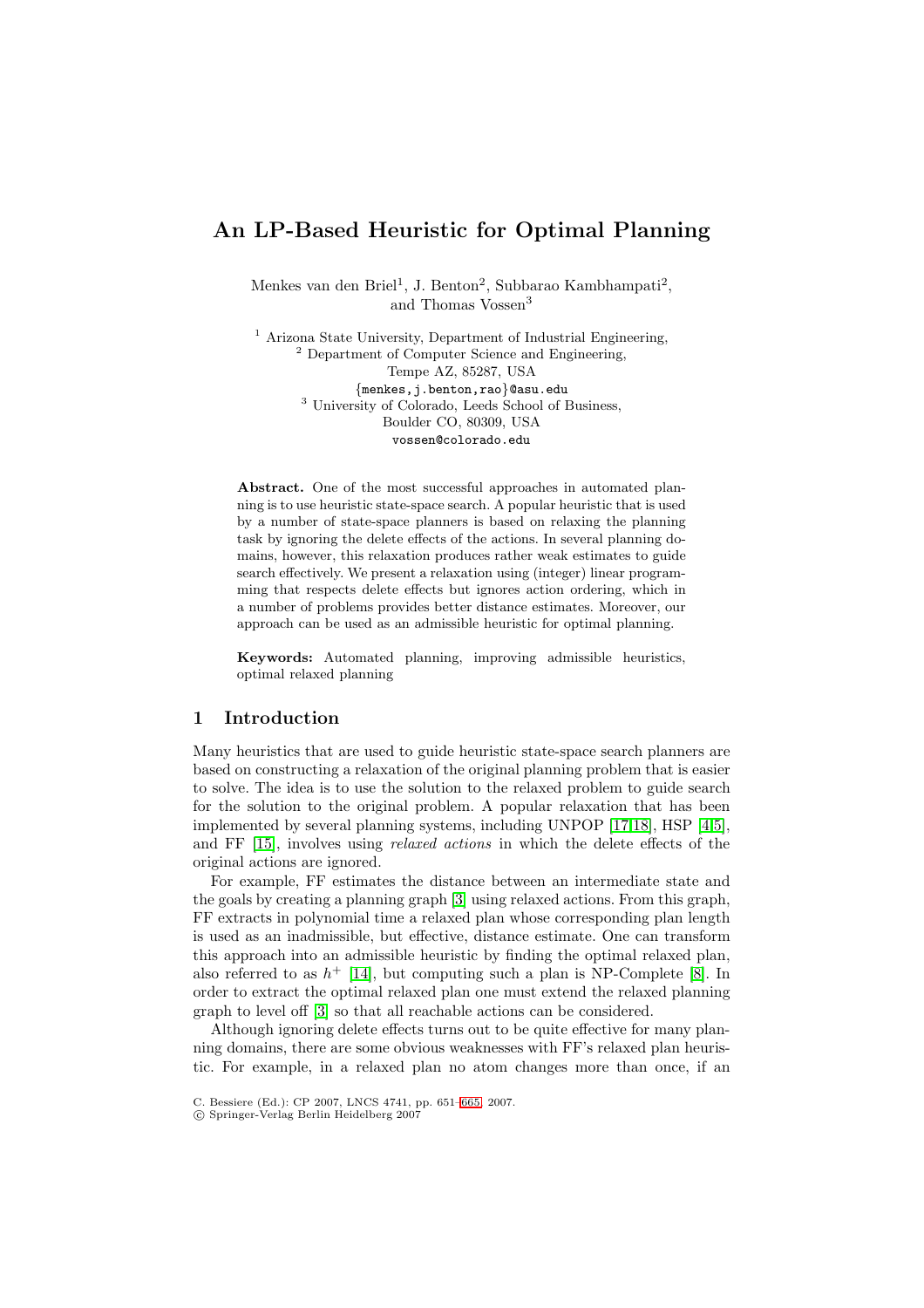atom becomes true it remains true as it is never deleted. However, in a plan corresponding to the original problem an atom may be added and deleted several times. In order to improve the quality of the relaxed plan we consider a relaxation based on relaxed orderings.

In particular, we view a planning problem as a set of interacting network flow problems. Given a planning domain where states are defined in terms of n boolean or multi-valued state variables (i.e. fluents), we view each fluent as a separate flow problem, where nodes correspond to the values of the fluent, and arcs correspond to the transitions between these values. While network flow problems are computationally easy, what makes this flow problem hard is that the flows are "coupled" as actions can cause transitions in multiple fluents.

We set up an IP formulation where the variables correspond to the number times each action is executed in the solution plan. The objective is to minimize the number of actions, and the constraints ensure that each pre-condition is supported. However, the constraints do not ensure that pre-conditions are supported in a correct ordering. Specifically, for pre-conditions that are deleted we setup balance of flow constraints. That is, if there are  $m$  action instances in the plan that cause a transition from value  $f$  of fluent  $c$ , then there must be m action instances in the plan that cause a transition to value  $f$  of  $c$ . Moreover, for pre-conditions that are not deleted we simply require that they must be supported.

The relaxation that we pursue in this paper is that we are not concerned about the specific positions of where the actions occur in the plan. This can, to some extent, be thought of as ignoring the ordering constraints that ensure that the actions can be linearized into a feasible plan. An attractive aspect of our formulation is that it is not dependent on the length of the plan. Previous integer programming-based formulations for planning, such as [\[7](#page-13-5)[,9](#page-13-6)[,21\]](#page-14-4), use a step-based encoding. In a step-based encoding the idea is to set up a formulation for a given plan length and increment it if no solution can be found. The problem with such an encoding is that it may become impractically large, even for medium sized planning tasks. In a step-based encoding, if l steps are needed to solve a planning problem then l variables are introduced for each action, whereas in our formulation we require only a single variable for each action.

The estimate on the number of actions in the solution plan, as computed by our IP formulation, provides a lower bound on the optimal (minimum number of actions) plan. However, since solving an IP formulation is known to be computationally intractable, we use the linear programming (LP) relaxation which can be solved in polynomial time. We will see that this double relaxation is still competitive with other admissible heuristics after we add non-standard and strong valid inequalities to the formulation. In particular, We show that the value of our LP-relaxation with added inequalities, gives very good distance estimates and in some problem instances even provides the optimal distance estimate.

While the current paper focuses on admissible heuristics for optimal sequential planning, the flow-based formulation can be easily extended to deal with more general planning problems, including cost-based planning and over-subscription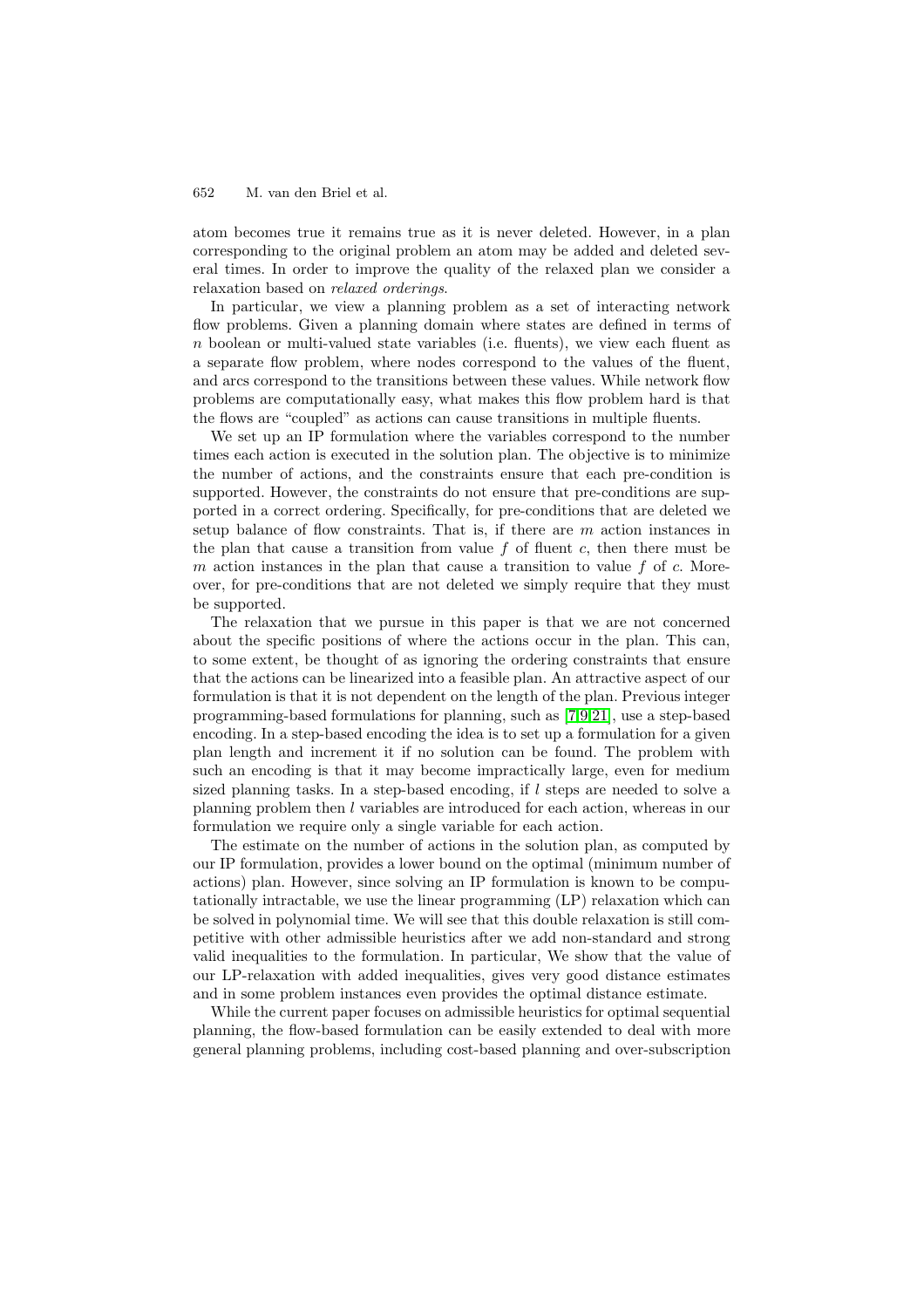planning. In fact, a generalization of this heuristic leads to state-of-the-art performance in oversubscription planning with non-uniform actions costs, goal utilities as well as dependencies between goal utilities [\[2\]](#page-13-7).

This paper is organized as follows. In Section [2](#page-2-0) we describe our action selection formulation and describe a number of helpful constraints that exploit domain structure. Section [3](#page-9-0) reports some experimental results and related work is described in Section [4.](#page-11-0) In Section [5](#page-12-0) we summarize our main conclusions and describe some avenues for future work.

## <span id="page-2-0"></span>**2 Action Selection Formulation**

We find it useful to do the development of our relaxation in terms of multi-valued fluents (of which the boolean fluents are a special case). As such, we will use the SAS+ formalism [\[1\]](#page-13-8) rather than the usual STRIPS/ADL one as the background for our development. SAS+ is a planning formalism that defines actions by their prevail-conditions and effects. Prevail-conditions describe which variables must propagate a certain value during the execution of the action and effects describe the pre- and post-conditions of the action.

To make the connection between planning and network flows more straightforward, we will restrict our attention to a subclass of SAS+ where each action that has an post-condition on a fluent also has a pre-condition on that fluent. We emphasize that this restriction is made for ease of exposition and can be easily removed; indeed our work in [\[2\]](#page-13-7) avoids making this restriction.

## **2.1 Notation**

We define a SAS+ planning task as a tuple  $\Pi = \langle C, A, s_0, s_* \rangle$ , where

- $− C = {c_1, ..., c_n}$  is a finite set of state variables, where each state variable  $c \in$  $C$  has an associated domain  $V_c$  and an implicitly defined extended domain  $V_c^+ = V_c \cup \{u\}$ , where u denotes the *undefined value*. For each state variable  $c \in C$ ,  $s[c]$  denotes the value of c in state s. The value of c is said to be *defined* in state s if and only if  $s[c] \neq u$ . The total state space  $S = V_{c_1} \times ... \times V_{c_n}$ and the partial state space  $S^+ = V_{c_1}^+ \times \dots \times V_{c_n}^+$  are implicitly defined.
- $-$  A is a finite set of actions of the form  $\langle pre, post, prev \rangle$ , where pre denotes the pre-conditions, post denotes the post-conditions, and prev denotes the prevail-conditions. For each action  $a \in A$ ,  $pre[c]$ ,  $post[c]$  and  $prev[c]$  denotes the respective conditions on state variable  $c$ . The following two restrictions are imposed on all actions: (1) Once the value of a state variable is defined, it can never become undefined. Hence, for all  $c \in C$ , if  $pre[c] \neq u$  then  $pre[c] \neq post[c] \neq u$ ; (2) A prevail- and post-condition of an action can never define a value on the same state variable. Hence, for all  $c \in C$ , either  $post[c] = u \text{ or } prev[c] = u \text{ or both.}$
- $s_0$  ∈ S denotes the initial state and  $s_*$  ∈ S<sup>+</sup> denotes the goal state. We say that state s is satisfied by state t if and only if for all  $c \in C$  we have  $s[c] = u$ or  $s[c] = t[c]$ . This implies that if  $s*[c] = u$  for state variable c, then any defined value  $f \in V_c$  satisfies the goal for c.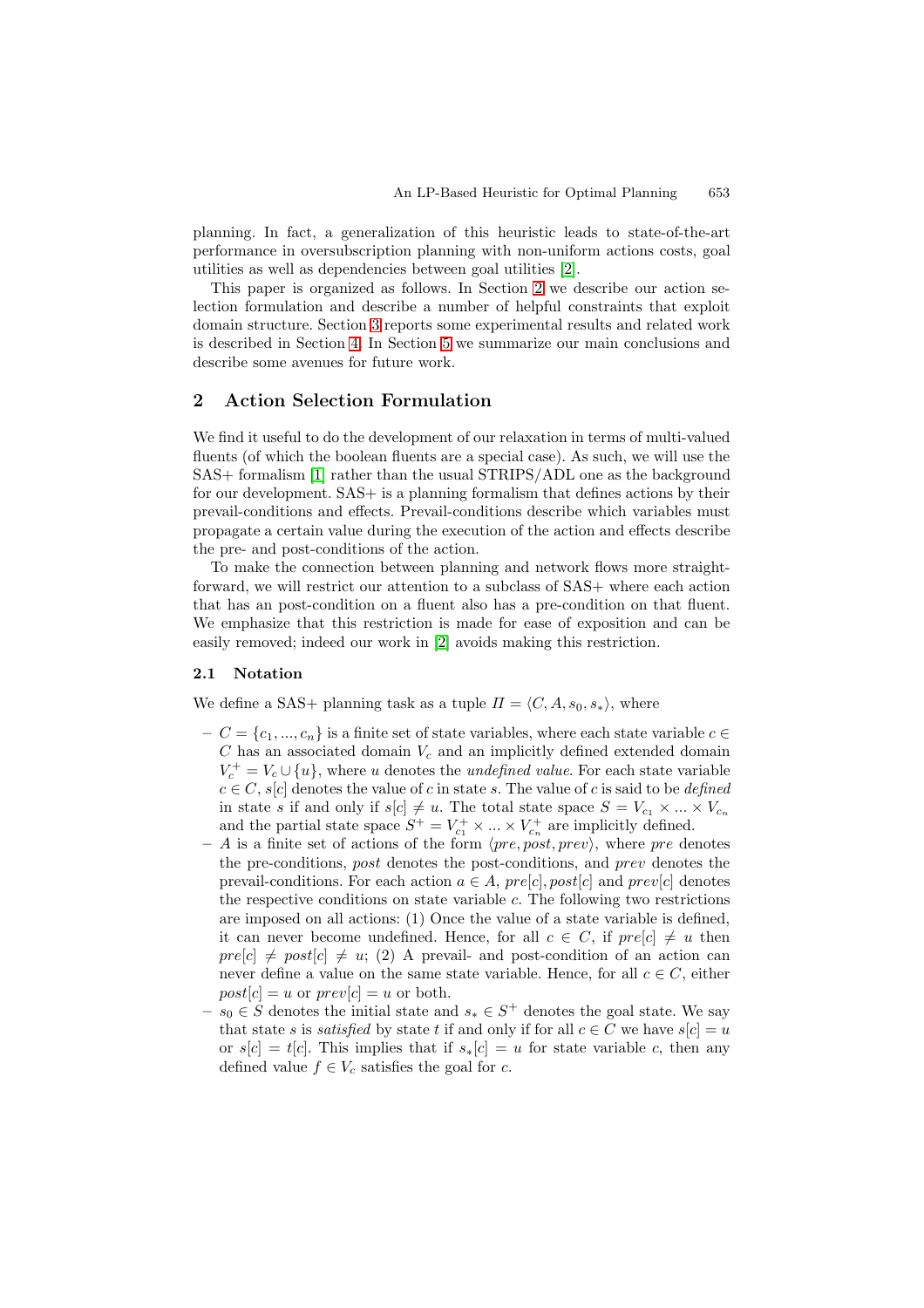While SAS+ planning allows the initial state, the goal state and the pre-conditions of an action to be partial, we assume that  $s_0$  is a total state and that all preconditions are defined for all state variables on which the action has post-conditions (i.e.  $pre[c] = u$  if and only if  $post[c] = u$ ). The assumption that  $s_0$  is a total state is common practice in automated planning. However, the assumption that all preconditions are defined is quite strong, therefore, we will briefly discuss a way to relax this second assumption in Section [5.](#page-12-0)

An important construct that we use in our action selection formulation is the so-called domain transition graph [\[13\]](#page-14-5). A domain transition graph is a graph representation of a state variable and shows the possible ways in which values can change. Specifically, the domain transition graph  $DTG_c$  of state variable c is a labeled directed graph with nodes for each value  $f \in V_c$ .  $DTG_c$  contains a labeled arc  $(f_1, f_2)$  if and only if there exists an action a with  $pre[c] = f_1$  and  $post[c] = f_2$  or  $pre[c] = u$  and  $post[c] = f_2$ . The arc is labeled by the set of actions with corresponding pre- and post-conditions. For each arc  $(f_1, f_2)$  with label a in  $DTG_c$  we say that there is a transition from  $f_1$  to  $f_2$  and that action a has an effect in c.

We use the following notation.

- $-DTG_c = (V_c, E_c)$ : is a directed domain transition graph for every  $c \in C$
- $-V_c$ : is the set of possible values for each state variable  $c \in C$
- $E_c$ : is the set of possible transitions for each state variable  $c \in C$
- $V_c^a \subseteq V_c$  represents the prevail condition of action a in c
- $-E_c^a \subseteq E_c$  represents the effect of action a in c
- $A_c^E := \{a \in A : |E_c^a| > 0\}$  represents the actions that have an effect in c, and  $A_c^E(e)$  represents the actions that have the effect e in c
- $\mathcal{A}_c^V := \{a \in A : |V_c^a| > 0\}$  represents the actions that have a prevail condition in c, and  $A_c^V(f)$  represents the actions that have the prevail condition f in c
- $V_c^+(f)$ : to denote the in-arcs of node f in the domain transition graph  $G_c$ ;
- $V_c^-(f)$ : to denote the out-arcs of node f in the domain transition graph  $G_c$ ;

Moreover, we define the composition of two state variables, which is related to the parallel composition of automata [\[10\]](#page-13-9), as follows.

**Definition 1.** (Composition) Given the domain transition graph of two state variables  $c_1, c_2$ , the composition of  $DTG_{c_1}$  and  $DTG_{c_2}$  is the domain transition graph  $DTG_{c_1||c_2} = (V_{c_1||c_2}, E_{c_1||c_2})$  where

- $-V_{c_1||c_2} = V_{c_1} \times V_{c_2}$
- $-((f_1, g_1), (f_2, g_2)) \in E_{c_1||c_2}$  if  $f_1, f_2 \in V_{c_1}, g_1, g_2 \in V_{c_2}$  and there exists an action  $a \in A$  such that one of the following conditions hold.
	- $pre[c_1] = f_1$ ,  $post[c_1] = f_2$ , and  $pre[c_2] = g_1$ ,  $post[c_2] = g_2$
	- $pre[c_1] = f_1$ ,  $post[c_1] = f_2$ , and  $prev[c_2] = g_1$ ,  $g_1 = g_2$
	- $pre[c_1] = f_1$ ,  $post[c_1] = f_2$ , and  $g_1 = g_2$

We say that  $DTG_{c_1||c_2}$  is the composed domain transition graph of  $DTG_{c_1}$  and  $DTG_{c2}.$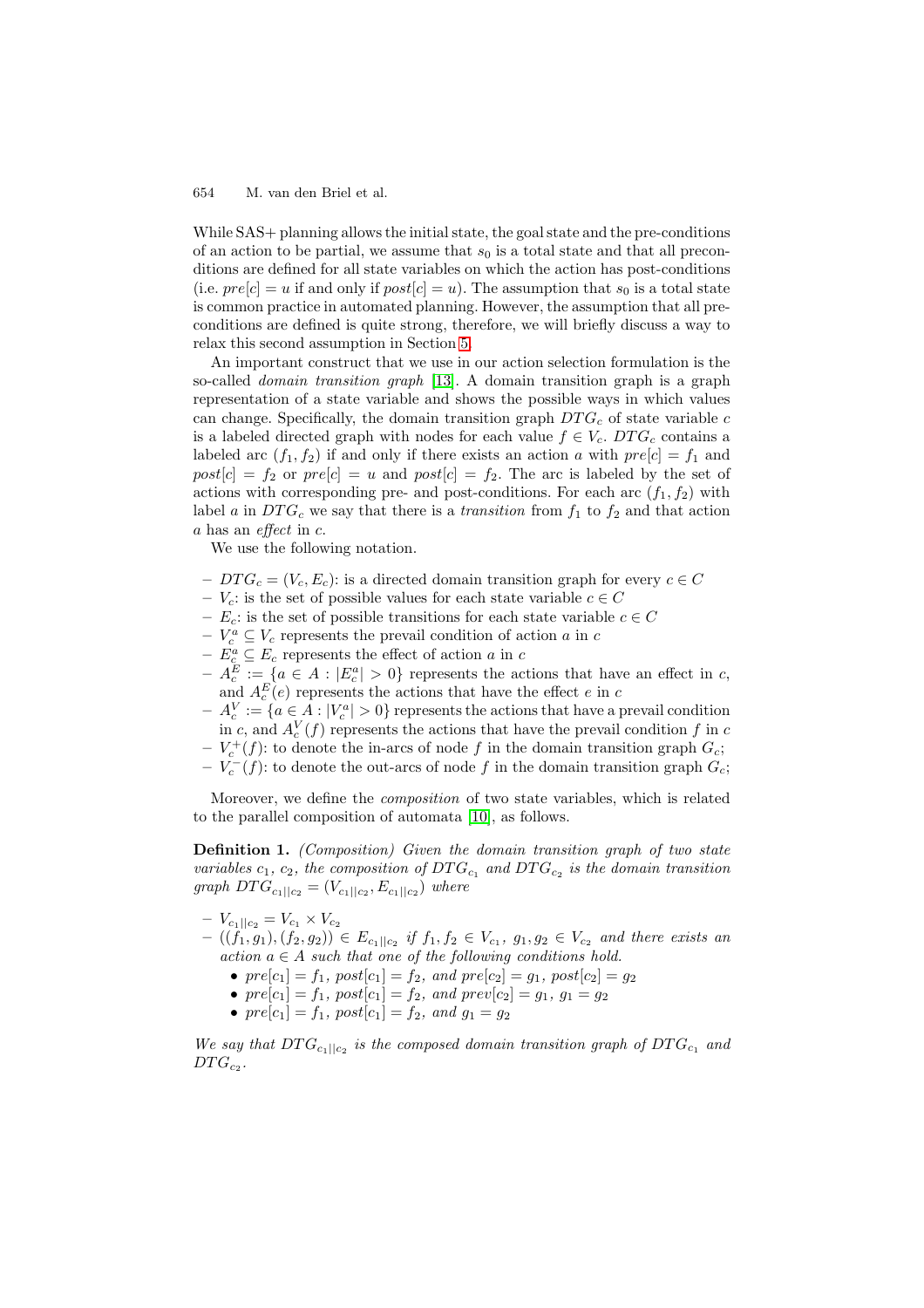**Example.** Consider the set of actions  $A = \{a, b, c, d\}$  and set of state variables  $C = \{c_1, c_2\}$  whose domain transition graphs have  $V_{c_1} = \{f_1, f_2, f_3\}$ ,  $V_{c_2} = \{g_1, g_2\}$  as the possible values, and  $E_{c_1} = \{(f_1, f_3), (f_3, f_2), (f_2, f_1)\},\$  $E_{c_2} = \{(g_1, g_2), (g_2, g_1)\}\$ as the possible transitions as shown in Figure [1.](#page-4-0) Moreover,  $A_{c_1}^E = \{a, b, c\}$ ,  $A_{c_2}^E = \{b, d\}$  are the actions that have an effect in  $c_1$  and  $c_2$  respectively, and  $A_{c_1}^V = \emptyset$ ,  $A_{c_2}^V = \{a\}$  are the actions that have a prevail condition in  $c_1$  and  $c_2$  respectively. The effect and prevail condition of action a are represented by  $E_{c_1}^a = (f_1, f_3)$  and  $V_{c_2}^a = g_1$  respectively and the set of in-arcs for node  $g_1$  is given by  $V_{c_2}^+(g_1) = \{(g_2, g_1)\}\.$  Note that, since prevail conditions do not change the value of a state variable, we do not consider them to be transitions. The common actions in the composed domain transition graph, that is, actions in  $A_{c_1}^E \cap A_{c_2}^E$  can only be executed simultaneously in the two domain transition graphs. Hence, in the composition the two domain transition graphs are synchronized on the common actions. The other actions, those in  $A_{c_1}^E \setminus A_{c_2}^E \cup A_{c_1}^E \setminus A_{c_1}^E$ , are not subject to such a restriction and can be executed whenever possible.



**Fig. 1.** Two domain transition graphs and their composition

### <span id="page-4-0"></span>**2.2 Formulation**

Our action selection formulation models each domain transition graph in the planning domain as an appropriately defined network flow problem. Interactions between the state variables, which are introduced by the pre-, post-, and prevailconditions of the actions, are modeled as side constraints on the network flow problems. The variables in our formulation indicate how many times an action is executed, and the constraints ensure that all the action pre-, post-, and prevailconditions must be respected. Because we ignore action ordering, we are solving a relaxation on the original planning problem. Our relaxation, however, is quite different from the more popular relaxation that ignores the delete effects of the actions.

**Variables.** We define two types of variables. We create one variable for each ground action and one for each state variable value. The action variables indicate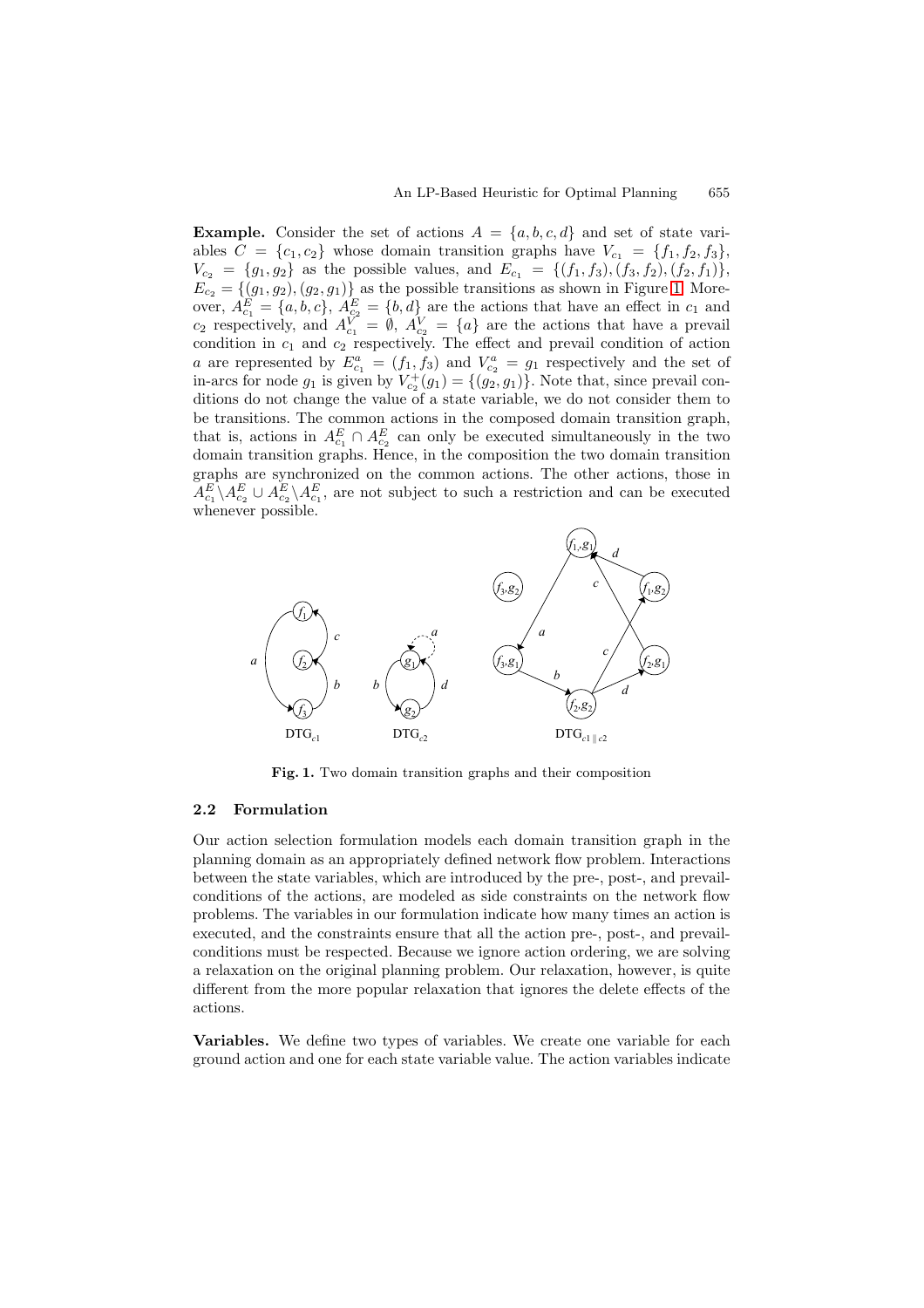how many times each action is executed and the variables representing state variable values indicate which values are achieved at the end of the solution plan. The variables are defined as follows.

- $x_a \in \mathbb{Z}^+$ , for  $a \in A$ ;  $x_a \ge 0$  is equal to the number of times action a is executed.
- $y_{c,f} \in \{0,1\}$ , for  $c \in C$ ,  $f \in V_c$ ;  $y_{c,f}$  is equal to 1 if the value f in state variable  $c$  is achieved at the end of the solution plan, and  $0$  otherwise.

**Objective function.** The objective function that we use minimizes the number of actions. Note, however, that we can deal with action costs by simply multiplying each action variable with a cost parameter  $c_a$ . Goal utilities can be dealt with by including the summation  $\sum_{c \in C, f \in V_c: f=s_*[c]} u_{c,f} y_{c,f}$ , where  $u_{c,f}$  denotes the utility parameter for each goal.

$$
\sum_{a \in A} x_a \tag{1}
$$

**Constraints.** We define three types of constraints. Goal constraints ensure that the goals in the planning task are achieved. This is done by fixing the variables corresponding to goal values to one. Effect implication constraints define the network flow problems of the state variables. These constraints ensure that the effect of each action (i.e. transition in the domain transition graph) is supported by the effect of some other action. That is, one may execute an action that deletes a certain value if and only if one executes an action that adds that value. These constraints also ensure that all goals are supported. The prevail condition implication constraints ensure that the prevail conditions of an action must be supported by the effect of some other action. The  $M$  in these constraints denotes a large constant and allows actions with prevail conditions to be executed multiple times as long as their prevail condition is supported at least once. Note that, the initial state automatically adds the values that are present in the initial state.

– Goal constraints for all  $c \in C$ ,  $f \in V_c$ :  $f = s_*[c]$ 

$$
y_{c,f} = 1\tag{2}
$$

<span id="page-5-1"></span>– Effect implication constraints for all  $c \in C$ ,  $f \in V_c$ 

<span id="page-5-0"></span>
$$
\sum_{e \in V_c^+(f): b \in A_c^E(e)} x_b + 1\{\text{if } f = s_0[c]\} = \sum_{e \in V_c^-(f): a \in A_c^E(e)} x_a + y_{c,f} \tag{3}
$$

<span id="page-5-2"></span>**–** Prevail condition implication constraints for all  $c \in C$ ,  $f \in V_c$ :  $a \in A_c^V(f)$ 

$$
\sum_{e \in V_c^+(f): b \in A_c^E(e)} x_b + 1\{\text{if } f = s_0[c]\} \ge x_a/M \tag{4}
$$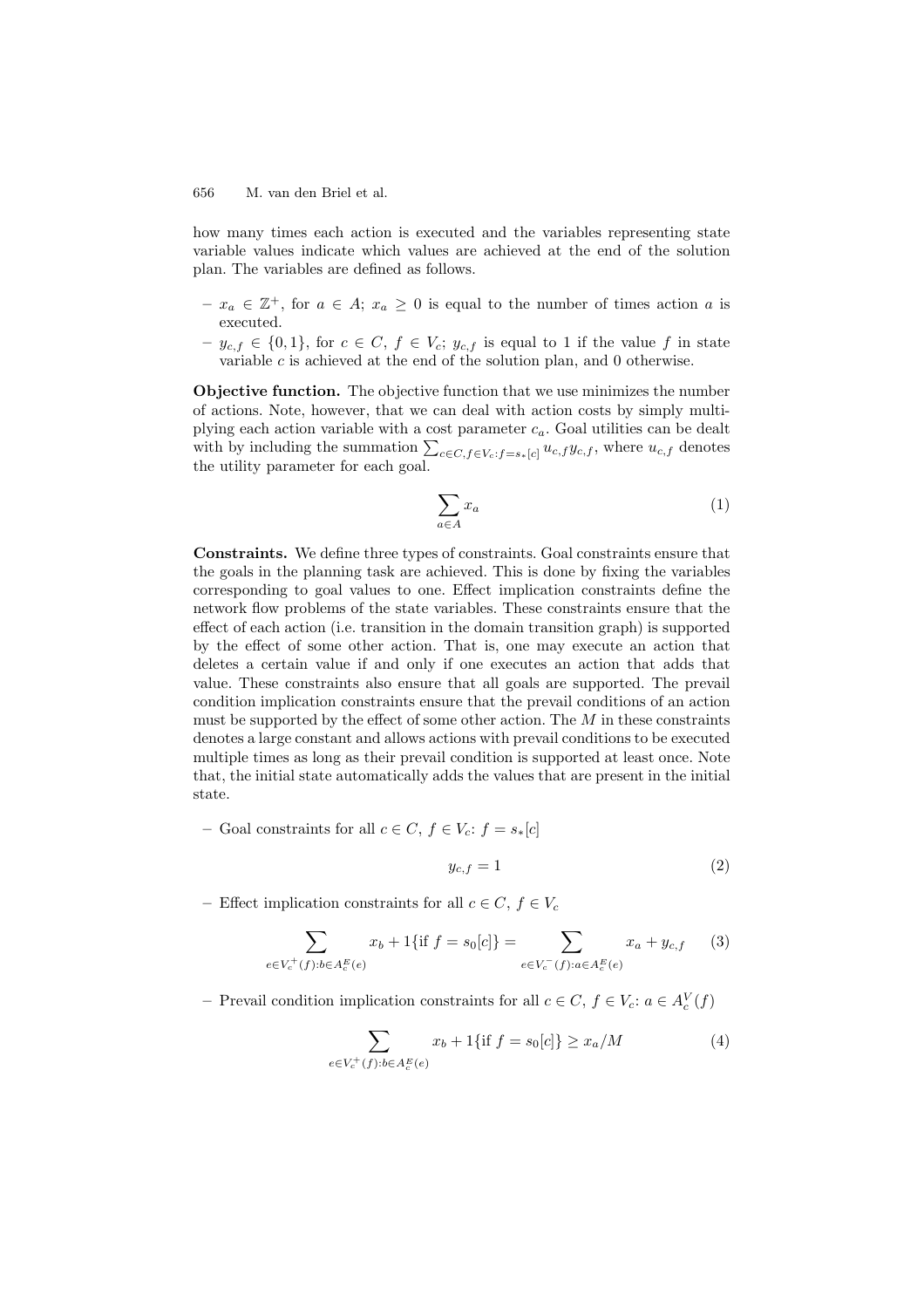One great advantage of this IP formulation over other step-based encodings is its size. The action selection formulation requires only one variable per action, whereas a step-based encoding requires one variable per action for each plan step. In a step-based encoding, if  $l$  steps are needed to solve a planning problem then l variables are introduced for each action.

Note that any feasible plan satisfies the above constraints. In a feasible plan all goals are satisfied, which is expressed by the constraints [\(2\)](#page-5-0). In addition, in a feasible plan an action is executable if and only if its pre-conditions and prevail conditions are supported, which is expressed by constraints [\(3\)](#page-5-1) and [\(4\)](#page-5-2). Since any feasible will satisfy the constraints above, the formulation provides a relaxation to the original planning problem. Hence, an optimal solution to this formulation provides a bound (i.e. an admissible heuristic) on the optimal solution of the original planning problem.

### **2.3 Adding Constraints by Exploiting Domain Structure**

We can substantially improve the quality of LP-relaxation of the action selection formulation by exploiting domain structure in the planning problem. In order to automatically detect domain structure in a planning problem we use the socalled causal graph [\[22\]](#page-14-6). The causal graph is defined as a directed graph with nodes for each state variable and directed arcs from source variables to sink variables if changes in the sink variable have conditions in the source variable. In other words, there is an arc in the causal graph if there exists an action that has an effect in the source variable and an effect or prevail condition in the source variable. We differentiate between two types of arcs by creating an effect causal graph and a prevail causal graph as follows ([\[16\]](#page-14-7) use labeled arcs to make the same distinction).

**Definition 2.** (Effect causal graph) Given a planning task  $\Pi = \langle C, A, s_0, s_* \rangle$ , the effect causal graph  $G_{\Pi}^{effect} = (V, E^{effect})$  is an undirected graph whose vertices correspond to the state variables of the planning task.  $G_{\Pi}^{\text{effect}}$  contains an edge  $(c_1, c_2)$  if and only if there exists an action a that has an effect in  $c_1$  and an effect in  $c_2$ .

**Definition 3.** (Prevail causal graph) Given a planning task  $\Pi = \langle C, A, s_0, s_* \rangle$ , the prevail causal graph  $G_{\Pi}^{prevail} = (V, E^{prevail})$  is a directed graph whose nodes correspond to the state variables of the planning task.  $G_{preval}$  contains a directed arc  $(c_1, c_2)$  if and only if there exists an action a that has a prevail condition in  $c_1$  and an effect in  $c_2$ .

By analyzing the effect causal graph, the prevail causal graph, and the domain transition graphs of the state variables, we are able to tighten the constraints of the integer programming formulation and improve the value of the corresponding LP relaxation. In particular, we add constraints to our formulation if certain (global) causal structure and (local) action substructures are present in the causal graphs and domain transition graphs respectively.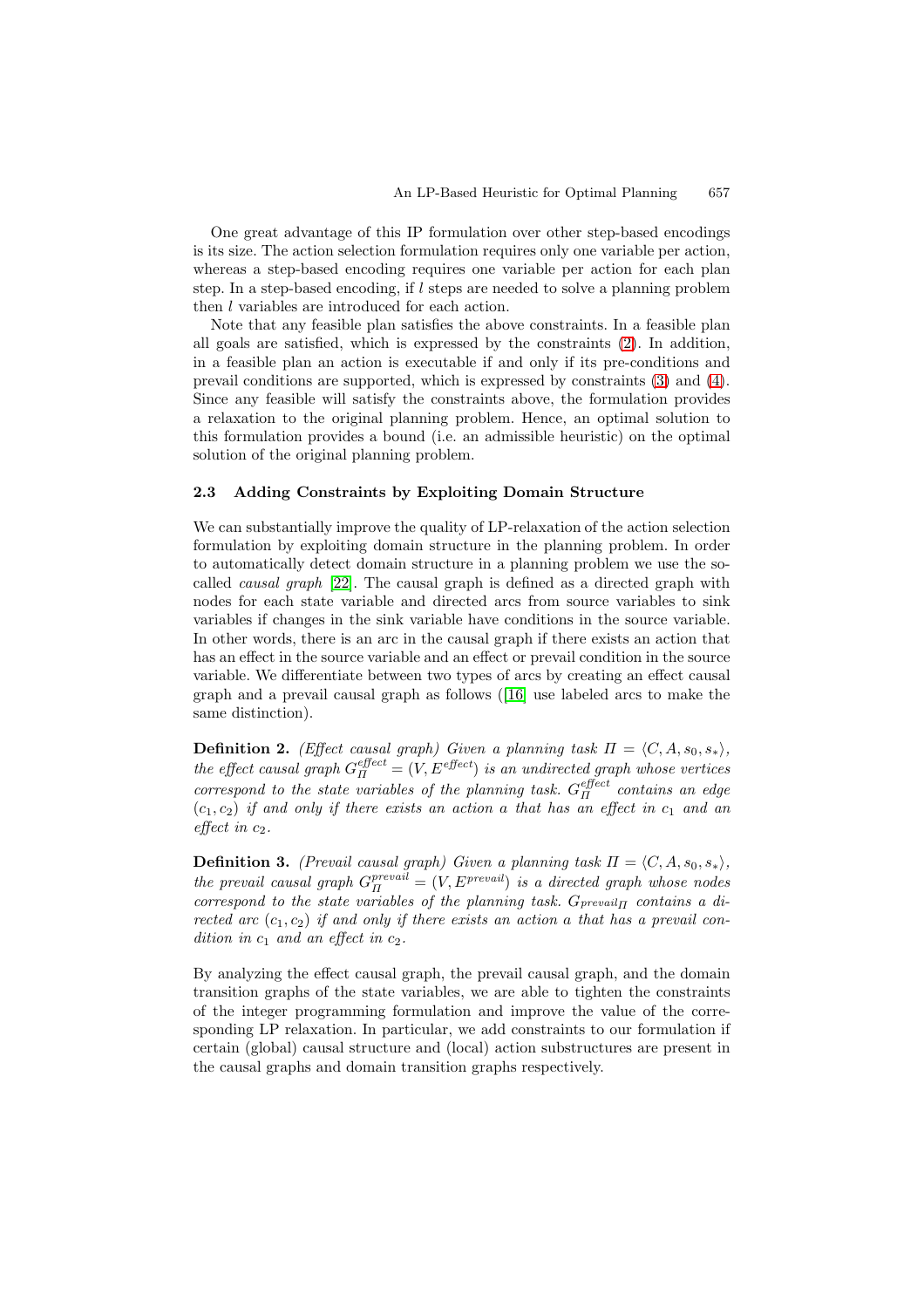**Example.** The effect causal graph and prevail causal graph corresponding to the example shown in Figure [1](#page-4-0) is given by Figure [2.](#page-7-0) Since action  $b$  has an effect in state variables  $c_1$  and  $c_2$  there is an edge  $(c_1, c_2)$  in  $G_{\Pi}^{effect}$ . Similarly, since action a has an effect in  $c_1$  and a prevail condition in  $c_2$  there is an arc  $(c_2, c_1)$ in  $G_{\Pi}^{preval}$ .



**Fig. 2.** The effect causal graph and prevail causal graph corresponding to Figure [1](#page-4-0)

<span id="page-7-0"></span>**Type 1 Domain Structure Constraints.** The first set of domain structure constraints that we add to the action selection formulation deals with cycles in the causal graph. Causal cycles are undesirable as they describe a two-way dependency between state variables. That is, changes in a state variable  $c_1$  will depend on conditions in a state variable  $c_2$ , and vice versa. It is possible that causal cycles involve more than two state variables, but we only consider 2 cycles (i.e. cycles of length two). A causal 2-cycle may appear in the effect causal graph and in the prevail causal graph. Note that, since the effect causal graph is undirected, any edge in the effect causal graph corresponds to a 2-cycle.

For every 2-cycle involving state variables  $c_1$  and  $c_2$  we create the composition  $DTG_{c_1||c_2}$  if the following conditions hold.

- **−** For all  $a \in A_{c_1}^E$  we have  $a \in (A_{c_2}^E \cup A_{c_2}^V)$
- **−** For all  $a \in A_{c_2}^E$  we have  $a \in (A_{c_1}^E \cup A_{c_1}^V)$

In other words, for every action a that has an effect in state variable  $c_1$  ( $c_2$ ) we have that a has an effect or prevail condition in state variable  $c_2$  ( $c_1$ ). This condition will restrict the composition to provide a complete synchronization of the two domain transition graphs. Now, for each composed domain transition graph that is created we define an appropriately defined network flow problem. The corresponding constraints ensure that the two-way dependencies between state variables  $c_1$  and  $c_2$  are respected.

– Type 1 domain constraints for all  $c_1, c_2 \in C$  such that  $DTG_{c_1||c_2}$  is defined and  $f \in V_{c_1}, g \in V_{c_2}$ 

$$
\sum_{e \in V_{c_1||c_2}^+(f,g): b \in A_{c_1||c_2}^E(e)} x_b + 1\{\text{if } f = s_0[c_1] \land g = s_0[c_2]\} =
$$

$$
\sum_{e \in V_{c_1||c_2}(f,g): a \in A_{c_1||c_2}^E(e)} x_a \tag{5}
$$

**Example.** In order to provide some intuition as to why these constraints are important and help improve the action selection formulation, consider the following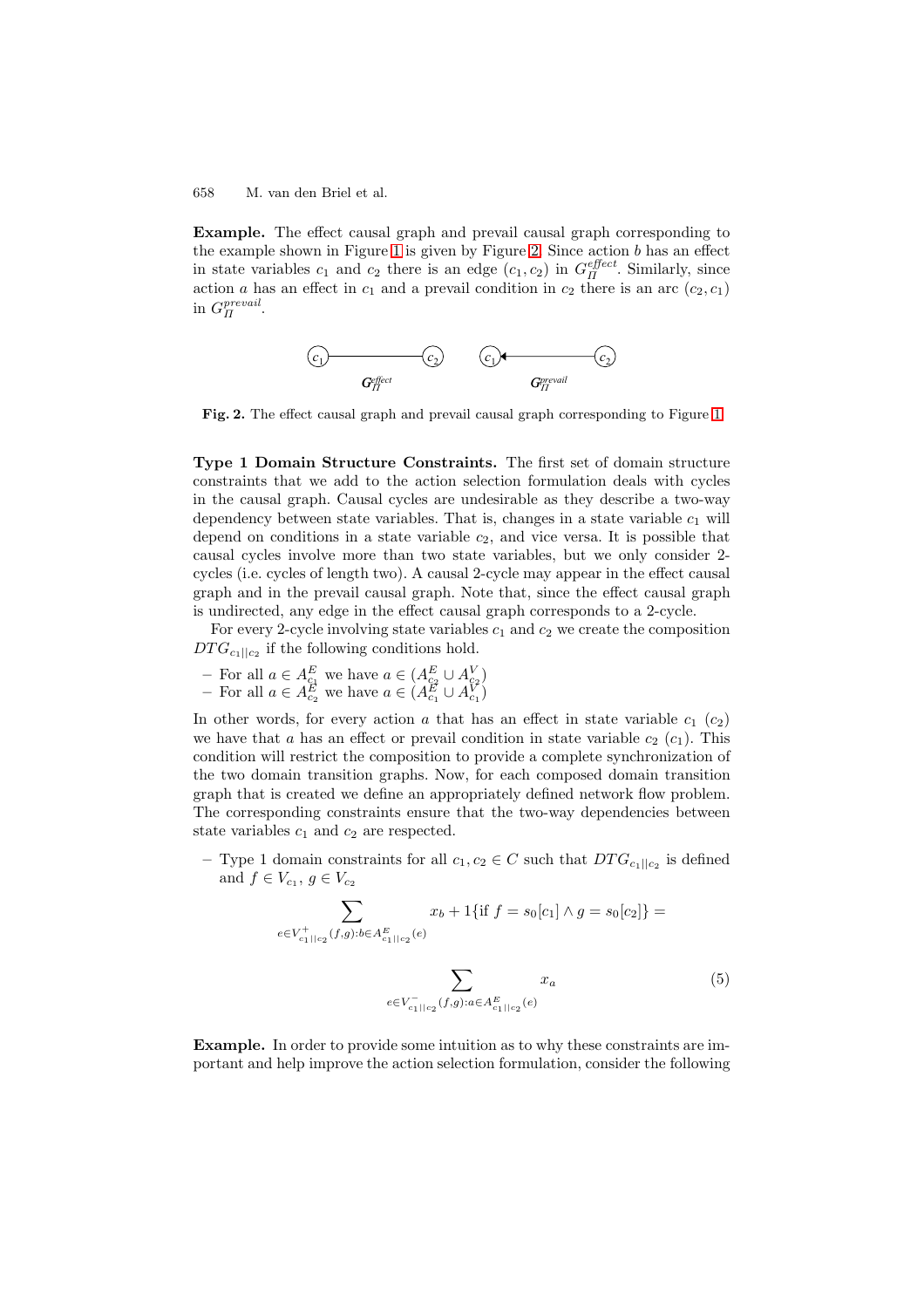scenario. Assume we are given the set of actions  $A = \{a, b\}$  and the set of state variables  $C = \{c_1, c_2\}$ , such that  $E_{c_1}^a = (f_1, f_2), E_{c_2}^a = (g_2, g_3), E_{c_1}^b = (f_2, f_3),$ and  $E_{c_2}^b = (g_1, g_2)$ . The effect implication constraint [\(3\)](#page-5-1) allows the effect of action  $\overline{a}$  support the effect of action  $\overline{b}$  in  $c_1$ , and it allows the effect of action  $\overline{b}$ support the effect of action  $a$  in  $c_2$ . However, in the composed domain transition graph, it is clear that neither action  $a$  or  $b$  can support each other. Hence, if actions  $a$  and  $b$  are selected in the solution plan, then the solution plan must include one or more other actions in order to satisfy the network flow constraints in the composed domain transition graph.



**Fig. 3.** Actions a and b can both support each other in either  $DTG_{c_1}$  and  $DTG_{c_2}$ , but not in  $DTG_{c_1||c_2}$ 

**Type 2 Domain Structure Constraints.** The second set of domain structure constraints that we add to the action selection formulation deals with the structure given in Figure [4.](#page-9-1) That is, we have an arc  $(c_1, c_2)$  in the prevail causal graph that is not in a 2-cycle. In addition, we have a pair of actions  $a$  and  $b$ that have different prevail conditions in  $c_1$  and different effects in  $c_2$ , such that a supports b in  $c_2$ .

Since actions  $a$  and  $b$  are mutex (action  $b$  deletes a post-condition of action a) they cannot be executed in parallel. Therefore, in a solution plan we must have that either  $a$  is executed before  $b$ , or that  $b$  is executed before  $a$ . If the solution plan executes  $a$  before  $b$ , then the network flow problem corresponding to state variable  $c_1$  must have flow out of  $f_1$ . On the other hand, if b is executed before a, then the network flow problem corresponding to state variable  $c_2$  must have flow out of  $g_3$ . These flow conditions may seem rather obvious, they are ignored by the action selection formulation. Therefore, we add the following constraints to our formulation to ensure that the flow conditions with respect to the domain structure given in Figure [4](#page-9-1) are satisfied.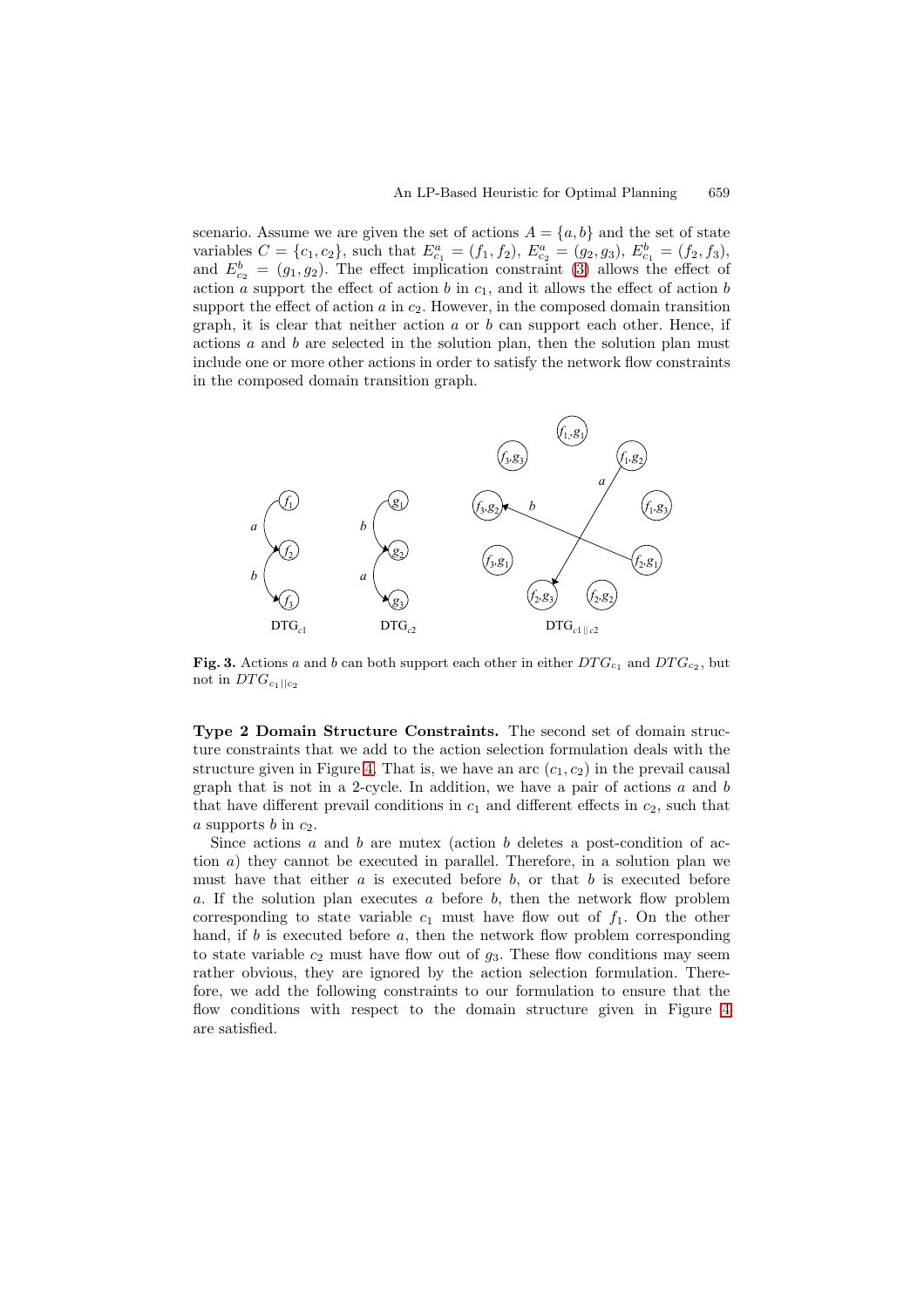

**Fig. 4.** Domain structure for type 2 domain structure constraints

<span id="page-9-1"></span>**–** Type 2 domain constraints for all  $c_1, c_2 \in C$  such that  $(c_1, c_2) \in E^{preval}$ ,  $(c_2, c_1) \notin E^{prevalid}$  and  $f_1, f_2 \in V_{c_1}, g_1, g_2, g_3 \in V_{c_2}, e_1 \in V_{c_2}^+(g_2), e_2 \in V_{c_2}^-(g_2)$ :  $a \in A_{c_2}^E(e_1)$ ,  $b \in A_{c_2}^V(e_2)$ ,  $g_3 = head(e_2)$ 

$$
x_a + x_b - 1 \leq \sum_{e \in V_{c_1}(f_1): a' \in A_c^E(e)} x_{a'} + \sum_{e \in V_{c_2}(g_3): b' \in A_c^E(e)} x_{b'} \tag{6}
$$

## <span id="page-9-0"></span>**3 Experimental Results**

In this section, we give a general idea of the distance estimates that both admissible and inadmissible heuristics provide on a set of planning benchmarks from the international planning competitions (IPCs). In particular, we will compare the results of our action selection formulation (with and without the domain structure constraints) with four distance estimates: (1) the admissible distance estimate given by a step based formulation that is very similar to Lplan [\[9\]](#page-13-6), (2) the admissible distance estimate  $h^+$ , which represents the length of the optimal relaxed plan in which the delete effects of the actions are ignored [\[14\]](#page-14-3), (3) the inadmissible distance estimate  $h^{FF}$ , which represents the relaxed plan heuristic of the FF planner [\[15\]](#page-14-2), and (4) the optimal distance estimate given by Satplanner [\[19\]](#page-14-8) using the -opt flag.

We use Logistics and Freecell from IPC2, Driverlog and Zenotravel from IPC3, and TPP from IPC5. In addition, we included a few results on well known Blocksworld problems. We focus on these domains mainly because we assume that all pre-conditions are defined. There are several planning domains where this assumption does not hold which limits our experimentation. In Section [5,](#page-12-0) however, we briefly discuss how we can relax this assumption. All our tests were performed on a 2.67GHz Linux machine with 1GB of memory using a 15 minute timeout. The heuristics that use linear programming were solved using ILOG CPLEX 10.1 [\[11\]](#page-13-10), a commercial LP/IP solver.

Table [1](#page-10-0) summarizes the results. The results represent the distance estimate in terms of the number of actions from the initial state to the goals. LP and LP<sup>−</sup> shows the results of our action selection formulation with and without the domain structure constraints respectively. Lplan shows the results of a formulation that is very similar Lplan (the actual planner is not publicly available). They were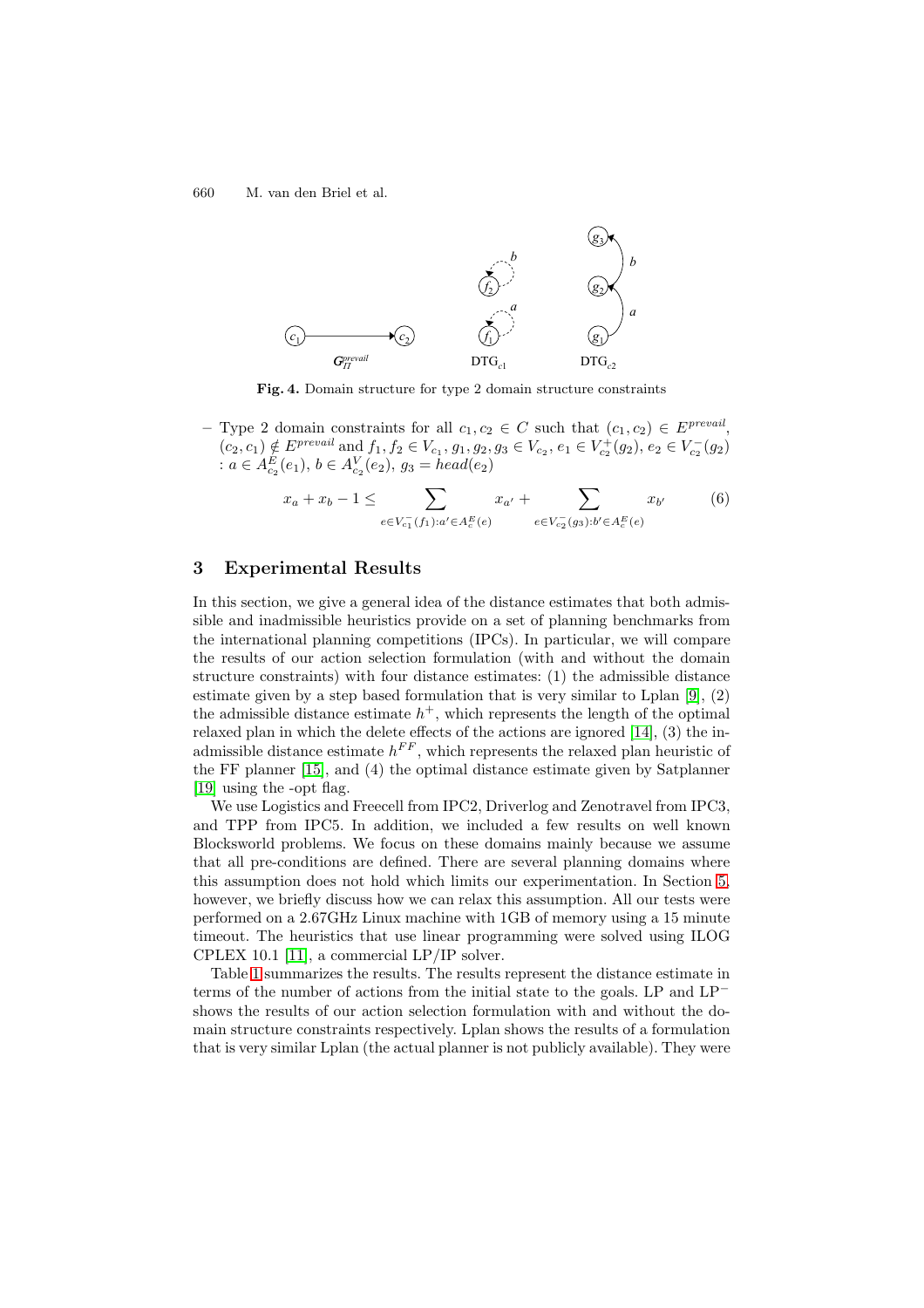| Problem                | $\overline{\text{LP}}$ | $\overline{LP}$ | Lplan          | $h^+$          | $h^{FI}$       | Optimal        |
|------------------------|------------------------|-----------------|----------------|----------------|----------------|----------------|
| $logistics4-0$         | 20                     | $16.0*$         | 17             | 19             | 19             | 20             |
| $logistics4-1$         | 19                     | $14.0*$         | 15             | 17             | 17             | 19             |
| $logistics4-2$         | 15                     | $10.0*$         | 11             | 13             | 13             | 15             |
| $logistics 5-1$        | 17                     | $12.0*$         | 13             | 15             | 15             | 17             |
| $logistics 5-2$        | 8                      | $6.0*$          | 7              | 8              | 8              | 8              |
| $logistics 6-1$        | 14                     | $10.0*$         | 11             | 13             | 13             | 14             |
| logistics6-9           | 24                     | $18.0*$         | 19             | 21             | 21             | 24             |
| $logistics12-0$        | 42                     | $32.0*$         | 33             | 39             | 39             |                |
| $logistics15-1$        | 67                     | $54.0*$         |                | 63             | 66             |                |
| freecell2-1            | 9                      | 9               | 9              | 9              | 9              | 9              |
| freecell2-2            | 8                      | 8               | 8              | 8              | 8              | 8              |
| freecell2-3            | 8                      | 8               | 8              | 8              | 9              | 8              |
| freecell2-4            | 8                      | 8               | 8              | 8              | 9              | 8              |
| freecell2-5            | 9                      | 9               | 9              | 9              | 9              | 9              |
| freecell3-5            | 12                     | 12              | 13             | 13             | 14             | $\overline{a}$ |
| freecell13-3           | 55                     | 55              |                |                | 95             |                |
| freecell13-4           | 54                     | 54              |                |                | 94             |                |
| freecell13-5           | 52                     | 52              |                |                | 94             |                |
| driverlog1             | 7                      | $3.0*$          | 7              | 6              | 8              | $\overline{7}$ |
| driverlog2             | 19                     | $12.0*$         | 13             | 14             | 15             | 19             |
| driverlog3             | $^{11}$                | $8.0*$          | 9              | 11             | 11             | 12             |
| driverlog4             | $15.5*$                | $11.0*$         | 12             | 12             | 15             | 16             |
| driverlog <sub>6</sub> | 11                     | $8.0*$          | 9              | 10             | 10             | 11             |
| driverlog7             | 13                     | $11.0*$         | 12             | 12             | 15             | 13             |
| driverlog13            | 24                     | $15.0*$         | 16             | 21             | 26             | $\overline{a}$ |
| driverlog19            | $96.6*$                | $60.0*$         |                | 89             | 93             |                |
| driverlog20            | 89.5*                  | $60.0*$         |                | 84             | 106            | $\overline{a}$ |
| zenotravel1            | 1                      | 1               | $\mathbf{1}$   | $\mathbf{1}$   | 1              | 1              |
| zenotravel2            | 6                      | $3.0*$          | $\overline{5}$ | 4              | 4              | 6              |
| zenotravel3            | 6                      | $4.0*$          | $\overline{5}$ | 5              | 5              | 6              |
| zenotravel4            | 8                      | $5.0*$          | 6              | 6              | 6              | 8              |
| zenotravel5            | 11                     | $8.0*$          | 9              | 11             | 11             | 11             |
| zenotravel6            | 11                     | $8.0*$          | 9              | 11             | 13             | 11             |
| zenotravel13           | 24                     | $18.0*$         | 19             | 23             | 23             |                |
| zenotravel19           | $66.2*$                | $46.0*$         |                | 62             | 63             |                |
| zenotravel20           | $68.3*$                | $50.0*$         |                |                | 69             |                |
| $tpp01$                | 5                      | $3.0*$          | 5              | 4              | 4              | 5              |
| $tpp02$                | 8                      | $6.0*$          | 7              | 7              | $\overline{7}$ | 8              |
| tpp03                  | 11                     | $9.0*$          | 10             | 10             | 10             | 11             |
| $tpp04$                | 14                     | $12.0*$         | 13             | 13             | 13             | 14             |
| tpp05                  | 19                     | $15.0*$         | 17             | 17             | 17             | 19             |
| $tpp06$                | 25                     | $21.0*$         | 23             | 21             | 21             |                |
| tpp28                  | -                      | $150.0*$        |                |                | 88             |                |
| tpp29                  |                        |                 |                |                | 104            |                |
| $tpp30$                |                        | $174.0*$        |                |                | 101            |                |
| bw-sussman             | $\overline{4}$         | $\overline{4}$  | 6              | 5              | 5              | 6              |
| $bw-12step$            | $\overline{4}$         | $\overline{4}$  | 8              | $\overline{4}$ | 7              | 12             |
| bw-large-a             | 12                     | 12              | 12             | 12             | 12             | 12             |
| bw-large-b             | 16                     | 16              | 18             | 16             | 16             | 18             |

<span id="page-10-0"></span>Table 1. Distance estimates from the initial state to the goal (values shown shown in bold equal the optimal distance). A dash '-' indicates a timeout of 15 minutes, and a star '<sup>\*'</sup> indicates that the value was rounded to the nearest decimal.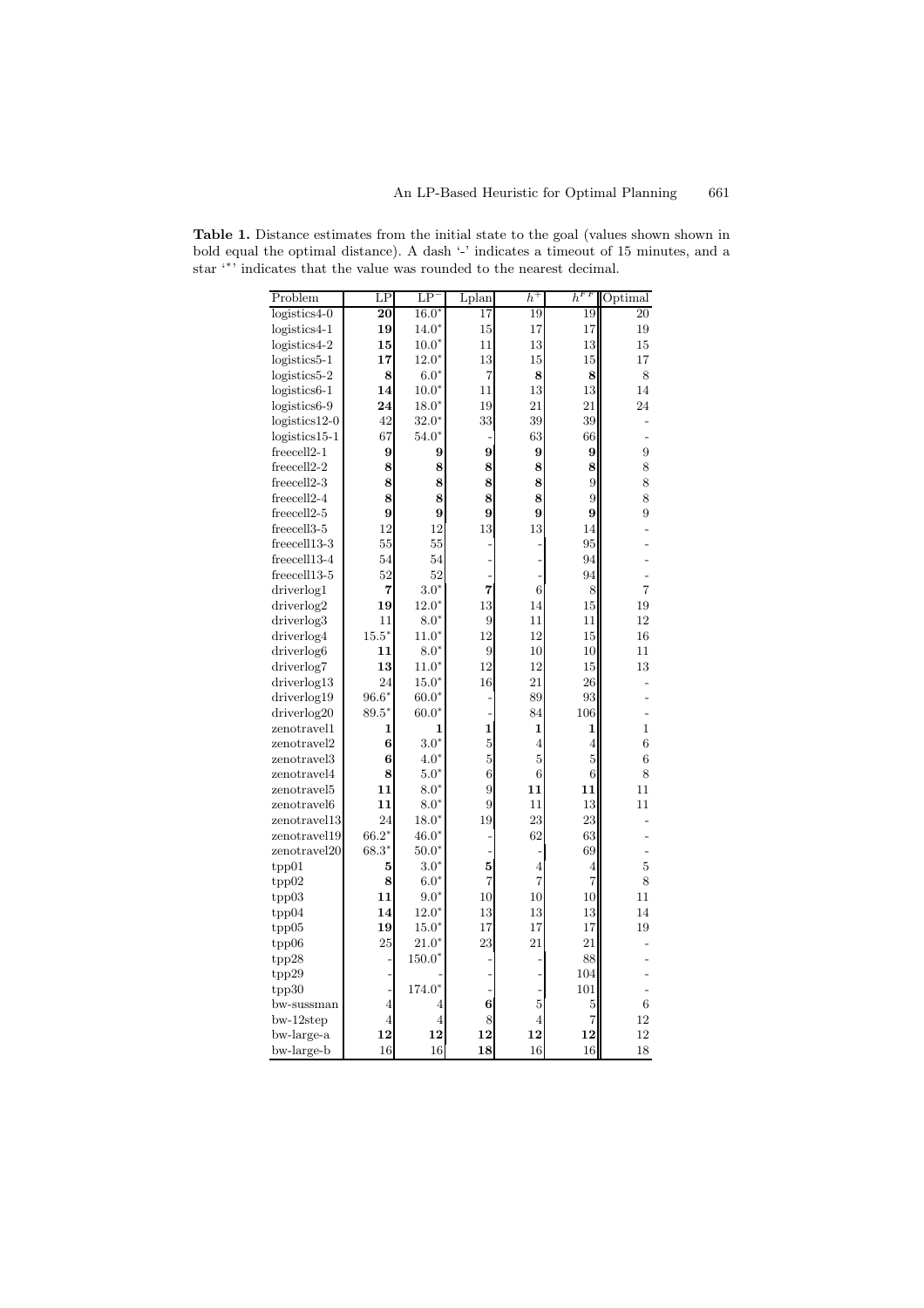obtained by running a step-based encoding that finds minimum length plans. The values in this column represent the plan length at which the LP-relaxation returns a feasible solution.  $h^+$  shows the length of the optimal relaxed plan and  $h^{FF}$  shows the length of FF's extracted relaxed plan. Finally, Optimal shows the results of Satplanner using the -opt flag, which returns the minimum length plan. Note that, Satplanner does not solve a relaxation, but the actual planning problem, so the values in this column represent the optimal distance estimate.

When comparing the results of LP with Lplan and  $h^+$ , we see that in many problem instances LP provides better distance estimates. However, there are a few instances in the Freecell and Blocksworld domains in which both Lplan and  $h^+$  provide better estimates. The action selection formulation does clearly outperform both Lplan and  $h^+$  in terms of scalability and time to solve the LPrelaxation. Lplan, generally takes the most time to solve each problem instance as it spends time finding a solution on a plan length for which no feasible solution exists. Both Lplan and  $h^+$  fail to solve several of the large instances within the 15 minutes timeout. The LP-relaxation of the action selection formulation typically solves all small and some medium sized problem instances in less than one second, but the largest problem instances take several minutes to solve and on the largest TPP problem instances it times out at 15 minutes.

When we compare the results of LP with  $h^{FF}$  we are comparing the difference between an admissible and an inadmissible heuristic. The heuristic computation of FF's relaxed plan is very fast as it solves most problem instances in a fraction of a second. However, the distance estimate it provides is not admissible as it can overestimate the minimum distance between two states (see for example, driverlog7 and zenotravel6). The results that our action selection formulation provides are admissible and thus can be used in an optimal search algorithm. Moreover, in some problem instances the quality of our distance estimate is outstanding. For example, in the Logistics, Driverlog, and Zenotravel domains, the distance estimate given by LP equals the optimal distance in all problem instances for which Satplanner found the optimal solution.

Finally, when comparing the results of LP with LP<sup>−</sup> we see that the domain structure constraints help improve the value of the LP-relaxation in many problem instances except in instances in the Freecell and Blocksworld domains. Both these domains seem to have domain structure that we have not captured yet in our constraints. While this may seem like a problem, we rather take this as a challenge, as we believe that more domain structure can be exploited.

## <span id="page-11-0"></span>**4 Related Work**

Admissible heuristics for optimal planning (such as, minimize the number of actions in the solution plan or minimize the cost of the actions in the solution plan) are very scarce and often provide poor distance estimates. On the other hand, inadmissible heuristics are plentiful and have shown to be very effective in solving automated planning problems. HSPr<sup>∗</sup> [\[12\]](#page-13-11) is one of the few approaches that describes admissible heuristics for planning. HSPr<sup>∗</sup> creates an appropriately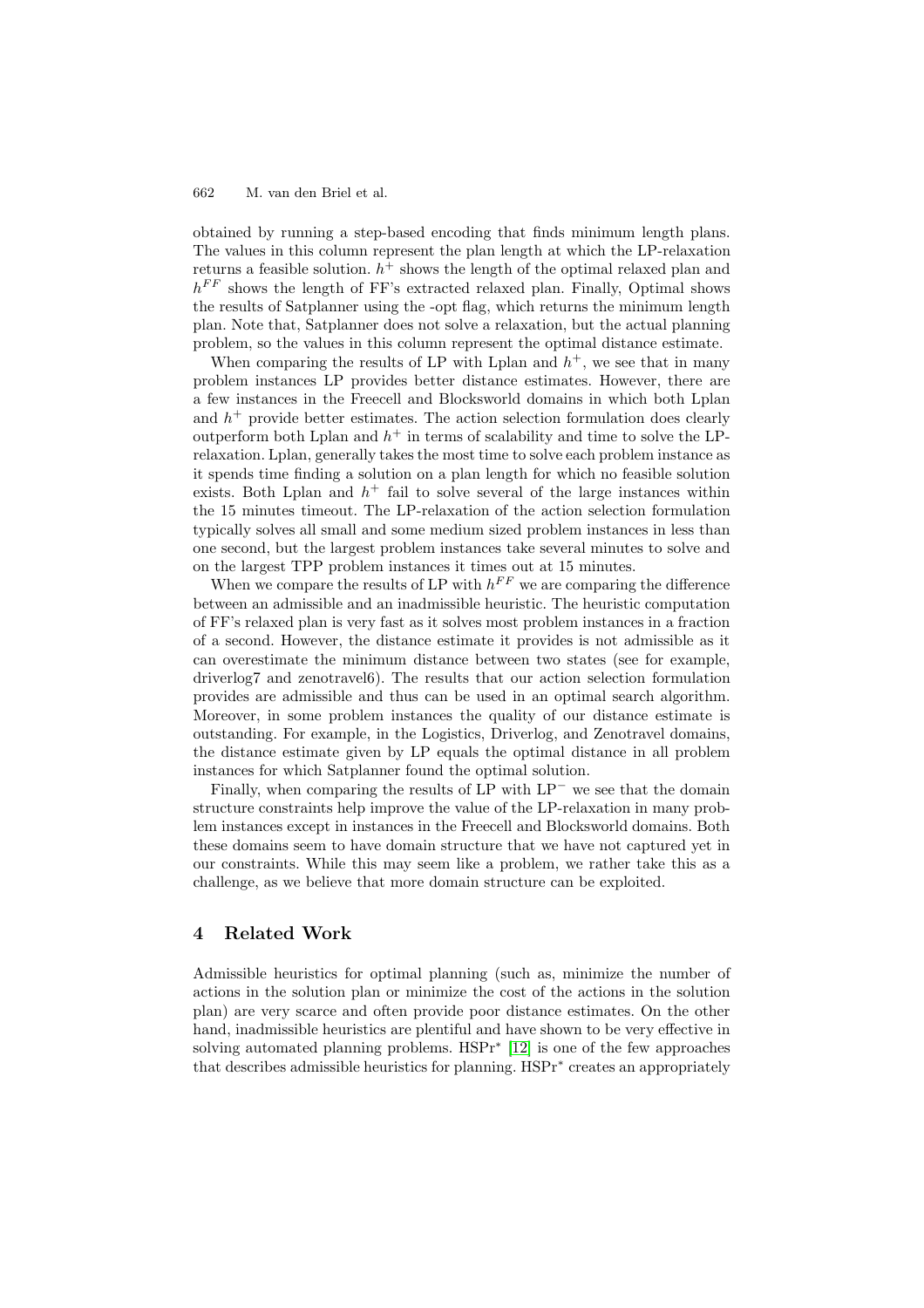defined shortest-path problem to estimate the distance between two states. Our work differs from HSPr<sup>∗</sup> as we use linear programming to solve a relaxation of the original planning problem.

The use of linear programming as an admissible heuristic for optimal planning was introduced by the Lplan planning system [\[9\]](#page-13-6). However, the idea was never incorporated in other planning systems due to poor performance results. Lplan sets up an IP formulation for step-based planning. Thus, when the LP-relaxation of the IP has a solution for plan length l, but not for plan length  $l - 1$ , then the minimum length plan must be at least  $l$  steps long. The drawbacks with the LP-relaxation to a step-based encoding is that goal achievement can be accumulated over different plan steps. In general, the quality of the LP-relaxation of an IP formulation depends on how the problem is formulated ([\[21\]](#page-14-4) describe the importance of developing strong IP formulations in automated planning).

## <span id="page-12-0"></span>**5 Conclusions**

We described an integer programming formulation whose LP-relaxation can be used as an admissible heuristic for optimal planning, including planning problems that involve costs and utilities. In fact, in ongoing work we have successfully incorporated our LP-based heuristic in a search algorithm that solves oversubscription planning problems [\[2\]](#page-13-7).

Our action selection formulation and the heuristic it provides differs in two ways from other formulations that have been used in planning: (1) we do not use a step based encoding, and so, do not have to deal with a bound on the plan length in the IP formulation, and (2) we ignore action ordering, which provides a rather different view on relaxed planning than the more popular approach that ignores the delete effects of the actions.

The experimental results show that the action selection formulation oftentimes provides better distance estimates than a step-based encoding that is similar to Lplan [\[9\]](#page-13-6). It outperforms this step-encoding with respect to scalability and solution time, making it a viable distance estimate for a heuristic state-space planner. Moreover, in most problem instances it outperforms  $h^+$  [\[14\]](#page-14-3), which provides the optimal relaxed plan length when delete effects are ignored. Hence, the relaxation based on ignoring action orderings seems to be stronger than the relaxation based on ignoring delete effects.

Unlike most admissible heuristics that have been described in the planning literature, we can use the action selection formulation to provide an admissible distance estimate for various optimization problems in planning, including but not limited to, minimizing the number of actions, minimizing the cost of actions, maximizing the number of goals, and maximizing the goal utilities. There are several interesting directions that we like to explore in future work.

First, we would like to relax the assumption that all preconditions are defined. This would allow us to create a general action selection formulation and tackle a much broader range of planning domains. We simply need to replace the current action variables with variables that represent the action effects the action prevail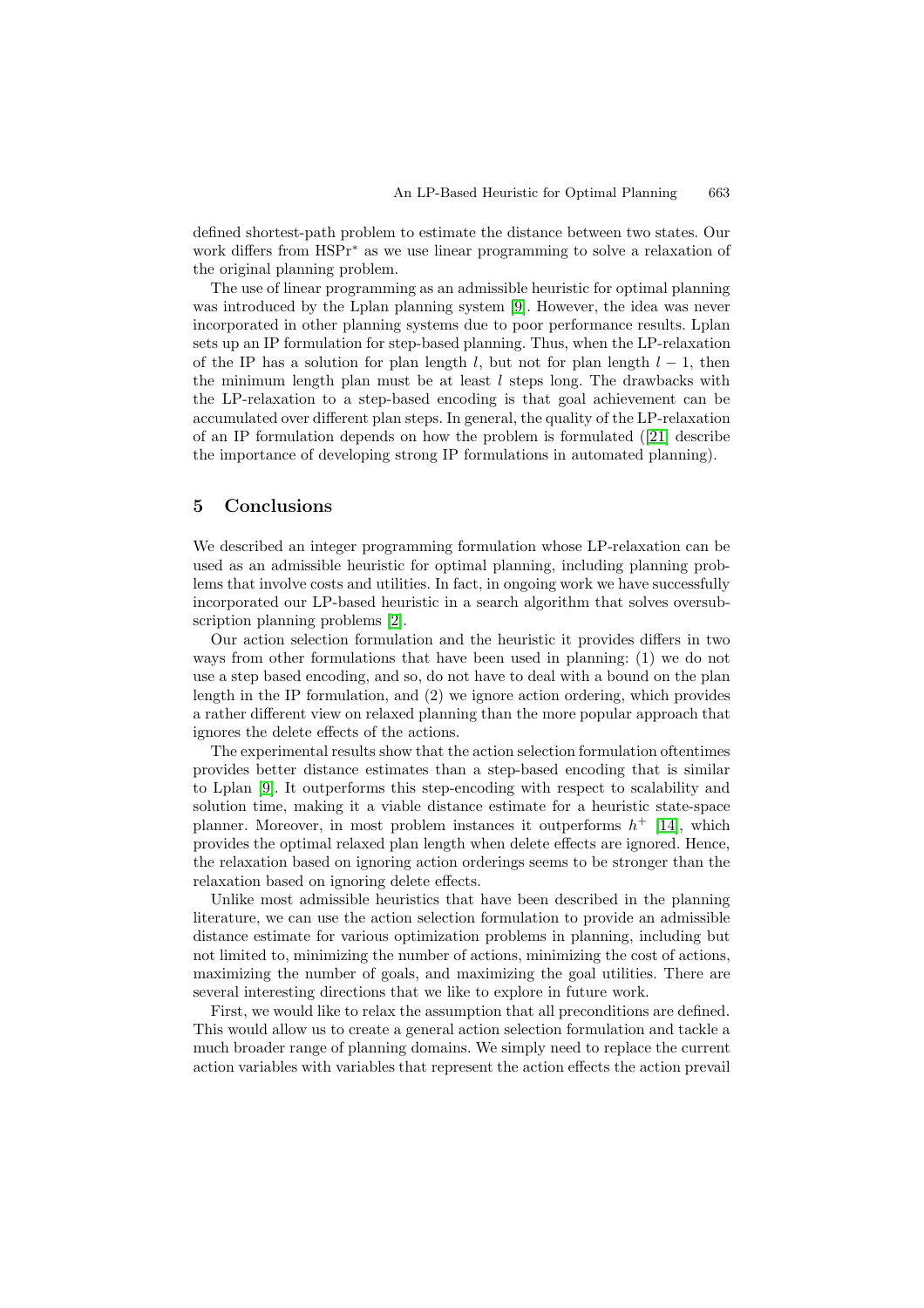conditions. In case an action has one or more undefined pre-conditions we create one effect variable for each possible value that the pre-condition may take and introduce an extra prevail variable as well. We have a preliminary implementation of this general action selection formulation [\[2\]](#page-13-7), but have not yet extended it with the domain structure constraints.

Second, it would be interesting to analyze planning domains more carefully and see if there are more domain structures that we can exploit. We already have encountered two domains, namely Freecell and Blocksworld, that may suggest that other domain structures could be discovered.

**Acknowledgements.** This research is supported in part by the NSF grant IIS308139, the ONR grant N000140610058, and by the Lockheed Martin subcontract TT0687680 to Arizona State University as part of the DARPA integrated learning program.

## <span id="page-13-8"></span><span id="page-13-4"></span>**References**

- 1. Bäckström, C., Nebel, B.: Complexity results for SAS+ planning. Computational Intelligence 11(4), 625–655 (1995)
- <span id="page-13-7"></span>2. Benton, J., van den Briel, M.H.L., Kambhampati, S.: A hybrid linear programming and relaxed plan heuristic for partial satisfaction planning problems. In: Proceedings of the 17th International Conference on Automated Planning and Scheduling (to appear 2007)
- <span id="page-13-2"></span>3. Blum, A., Furst, M.: Fast planning through planning graph analysis. In: Proceedings of the 14th International Joint Conference on Artificial Inteligence, pp. 1636– 1642 (1995)
- <span id="page-13-0"></span>4. Bonet, B., Loerincs, G., Geffner, H.: A fast and robust action selection mechanism for planning. In: Proceedings of the 14th National Conference on Artificial Intelligence, pp. 714–719 (1997)
- <span id="page-13-1"></span>5. Bonet, B., Geffner, H.: Planning as heuristic search. Aritificial Intelligence 129(1), 5–33 (2001)
- 6. Botea, A., Müller, M., Schaeffer, J.: Fast planning with iterative macros. In: Proceedings of the 20th International Joint Conference on Artificial Intelligence, pp. 1828–1833 (2007)
- <span id="page-13-5"></span>7. van den Briel, M.H.L., Kambhampati, S., Vossen, T.: Reviving integer programming Approaches for AI planning: A branch-and-cut framework. In: Proceedings of the 15th International Conference on Automated Planning and Scheduling, pp. 310–319 (2005)
- <span id="page-13-3"></span>8. Bylander, T.: The computational complexity of propositional STRIPS planning. Artificial Intelligence 26(1-2), 165–204 (1995)
- <span id="page-13-6"></span>9. Bylander, T.: A linear programming heuristic for optimal planning. In: Proceedings of the 14th National Conference on Artificial Intelligence, pp. 694–699 (1997)
- <span id="page-13-9"></span>10. Cassandras, C.G., Lafortune, S.: Introduction to Discrete Event Systems. Kluwer Academic Publishers, Dordrecht (1999)
- <span id="page-13-11"></span><span id="page-13-10"></span>11. ILOG Inc.: ILOG CPLEX 8.0 user's manual. Mountain View, CA (2002)
- 12. Haslum, P., Geffner, H.: Admissible heuristics for optimal planning. In: Proceedings of the International Conference on Artificial Intelligence Planning and Scheduling (2000)